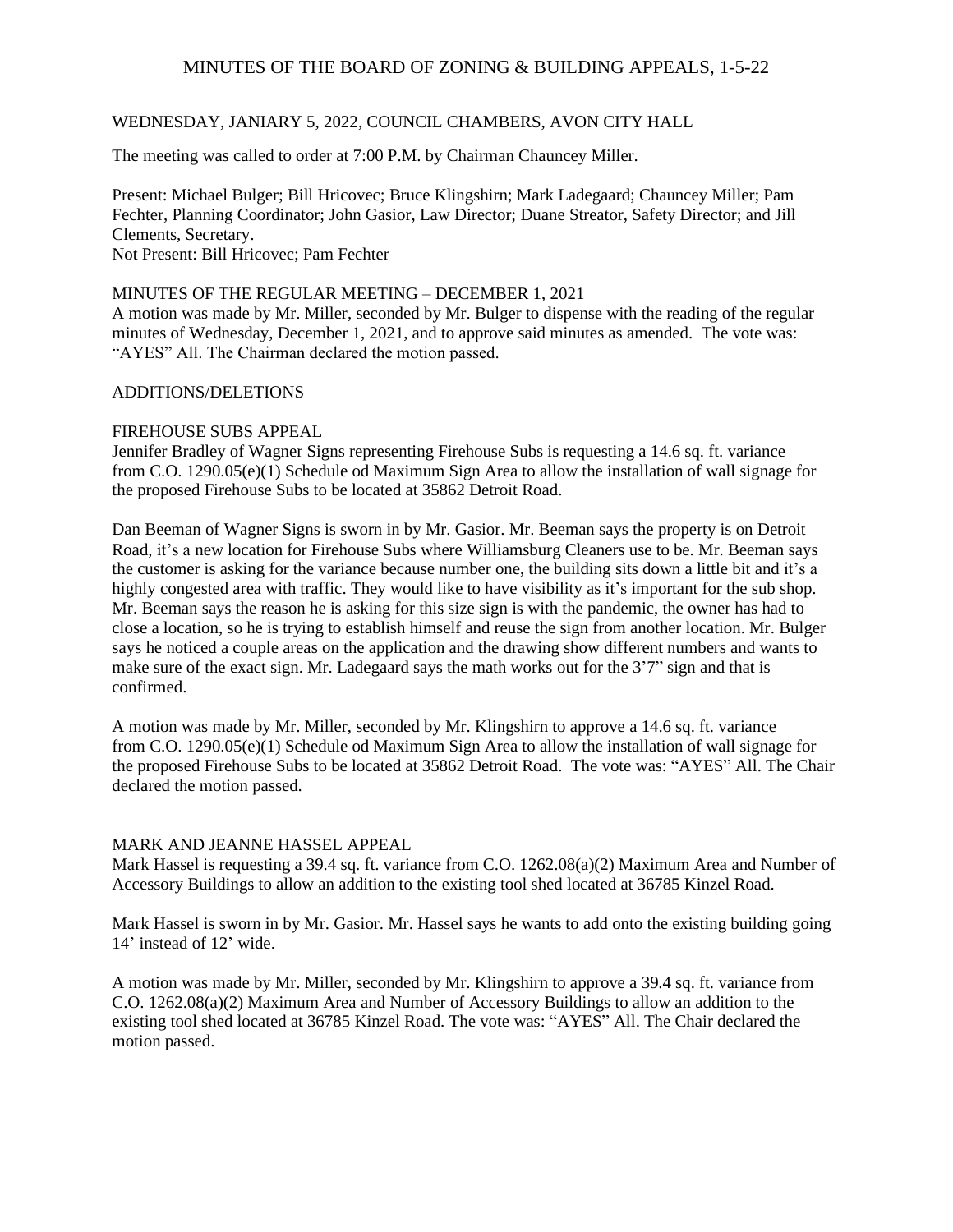### ASTRIT HAJDARI APPEAL

Astrit Hajdari is requesting a 5' rear yard setback variance from C.O. 1478.03Swimming Pool-Location to allow the installation of a  $15'x24'$  in ground swimming pool to be located at  $2441$ Muirwood.

Astrit Hajdari is sworn in by Mr. Gasior. Mr. Hajdari says he would like to build a swimming pool in the back yard and according to City code, the pool must be 10' from the property line and 15' from the house. Mr. Hajdar says if he builds the pool based on those requirements that would bring it closer to the outdoor kitchen, so he is requesting to put it closer to the back property line. Mr. Hajdari has no back neighbors, that is Homeowners Association. He has applied to the HOA but with the holidays, it's been delayed, he also has a letter from his neighbors with no objection to the variance.

A motion was made by Mr. Bulger, seconded by Mr. Miller to approve a 5' rear yard setback variance from C.O. 1478.03Swimming Pool-Location to allow the installation of a 15'x24' in ground swimming pool to be located at 2441 Muirwood. The vote was: "AYES" All. The Chairman declared the motion passed.

### ROPAS APPEAL

James and Deborah Ropas are requesting a 6' side yard setback variance from C.O. 1262.04(d)(3) Lot and Yard Requirements to allow the construction of a16'x28' garage addition to the existing garage located 3657 Truxton Place.

James and Deborah Ropas are sworn in by Mr. Gasior. Mr. Ropas says they came initially they got approval for a 16'x24'garage to the right side of house as you look at the house. Their original request was 16'x28' and the Homeowners Association approved the original request, and they neighbor each side approved that as well and they came before the Board and one member said as his rational for not approving it was this. Mr. Ropas continues to say if a truck needed to drive around the property to the back of your yard, it would cross over onto the neighbor's property, and he had concern about that and he requested the 24' feet instead of the 28 feet. Mr. Ropas tells him not having the expertise of any of the Board members, that's what go approved. Mr. Ropas said he was a bit confused in the rational to him he still questions as why the truck can't go to the left side of the lot and wouldn't impact the neighbor's property, but he will leave that alone. Mr. Ropas says he has a solution for that as he is willing to install a 8'x8' door in the back of the garage. That will allow you to pull in the front and straight out the back of the garage. So based on the installation of the door in the back they are asking for the original variance request of 16'x28' for the garage addition. Mr. Ladegaard says still being 6' off the property line and Mr. Ropas said yes.

A motion was made by Mr. Klingshirn, seconded by Mr. Miller to approve 6' side yard setback variance from C.O. 1262.04(d)(3) Lot and Yard Requirements to allow the construction of a16'x28' garage addition to the existing garage located 3657 Truxton Place. The vote was: "AYES" All. The Chairman declared the motion passed.

### JOHN AND KATHLEEN GORBACH APPEAL

John Gorbach is requesting a 230 sq. ft variance from C.O. 1262.08(a)(2) Maximum Area and Number of Accessory Buildings to allow the existing garage to remain at 34625 Detroit Road.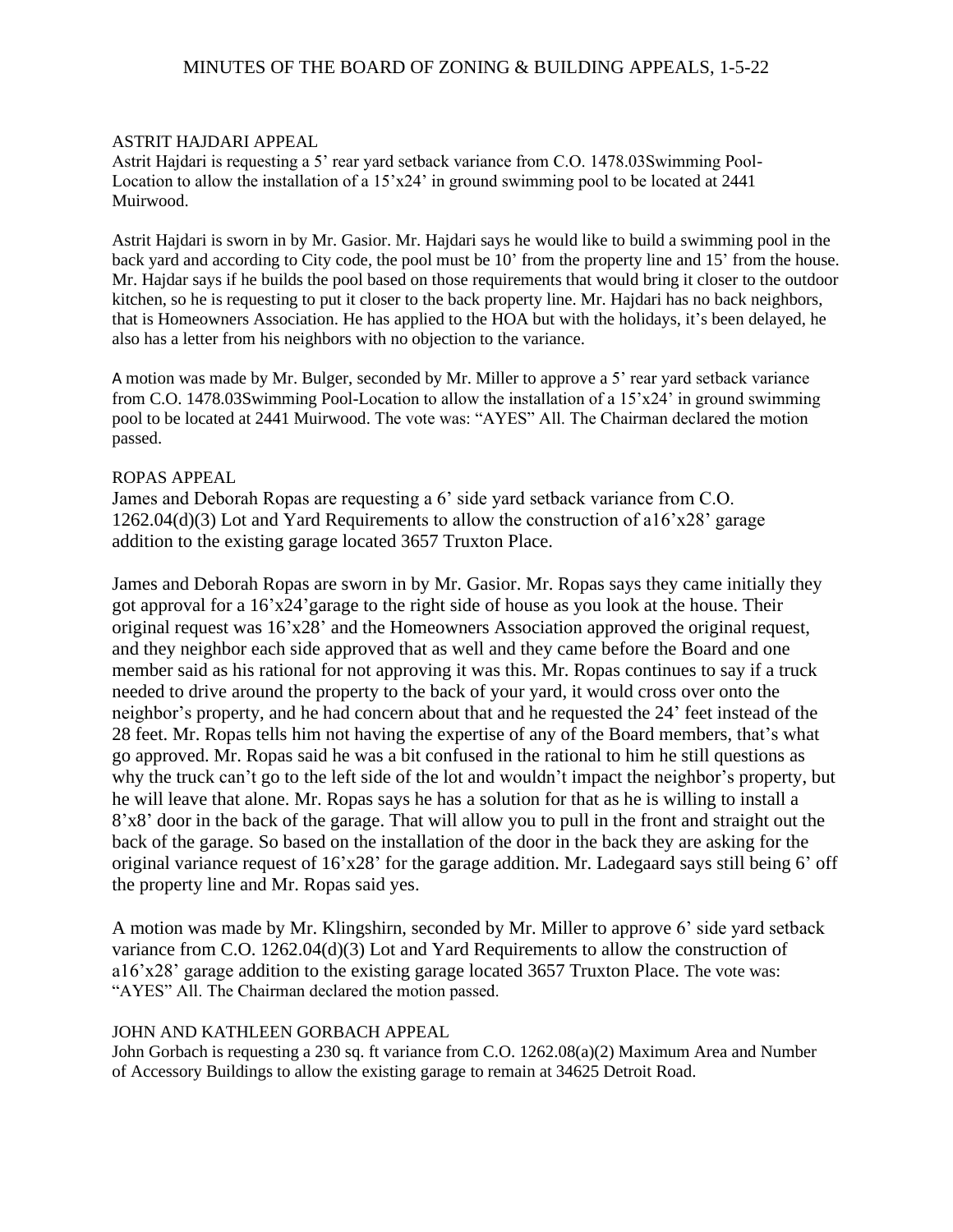John Gorbach is sworn in by Mr. Gasior. Mrs. Clements asked that this be tabled to the February meeting as the original variance request sent out was less than what they need. Re notice will be sent out for February meeting.

A motion was made by Mr. Miller, seconded by Mr. Klingshirn to table to the February meeting. The vote was: "AYES" All. The Chair declared the motion passed.

### JOHN AND KATHLEEN GORBACH APPEAL

John Gorbach is requesting a variance to allow existing accessory building to remain in its location to be located on the newly created flag lot east of 34625 Detroit Road.

Mr. Gorbach is still sworn in. Mr. Gorbach says this is his wife's family home with about 5 acres and they are looking to do a 4.5 to .5 acre split to build a single-family home on the flag lot. Mr. Ladegaard asks if they have any plans to build. Mr. Gorbach says he is working with the builder and architect, and they should be done within the next 6 weeks or so. Mr. Ladegaard asks when he was hoping to start the house? Mr. Gorbach says if everything goes through, they would like to break ground in March. Mr. Miller asks if we need to deed restrict anything if the lots are sold. Mr. Gasior says they approved the lot split and Council approved the flag lot and will vote next week. Mr. Gasior says the understanding is he owns both parcels of land right now and clearly the one barn will be in the front yard of the flag lot. Mr. Gasior says he doesn't think that s a problem for the Board if you own both pieces of property. Mr. Gasior says what Mr. Miller was pointing out, in many cases we try to deed restrict or by affidavit ask as a condition as the variance be granted that the barn be torn down or moved if either of the lots sell to a different owner since you can't have a barn in the front yard. Mr. Gorbach asks if he could come for an additional variance if it gets to that point. Mr. Gasior says yes you can come in and say the lot was sold and then they can decide. If Mr. Gasior says if its him staying in the back, that would not be a trigger and would be ok. If they sell to a stranger, they will see it and buy it and they know. Mr. Gorbach says the way the barn is positioned its, on the flag lot and he says he doesn't know what the future would hold for the detached garage in many years ahead. Mr. Gasior says if the property is owned by the same person, then the Board doesn't have an issue with that. Mr. Gasior says there is so much space in the back yard for it to be moved. Since there isn't any issue now since they are both owned by same owner, he would recommend that the Board pass this with condition that the barn be moved or removed when one lot sells. Mr. Gorbach says he thought the variance was for the having the barn in the front yard. Mr. Gasior says they are willing to grant you that variance, his assuming if you own both parcels of land. Mr. Gorbach say ok. Mr. Gasior says if you sell it and want to come back and ask to keep it in the front yard you can do it. Mr. Gorbach says ok, he has no crystal ball to see if or when that could be, and they will cross that bridge if or when they get there. Mr. Ladegaard says another thing they do is set time limit on when they build the house. Mr. Ladegaard says he would at least like to see plans or a footer within a year. Mr. Gorbach says that's not a problem only concern would be completion. Mr. Ladegaard says that's not an issue if we have good faith with it started and Mr. Gorbach says that's not a problem.

A motion was made by Mr. Miller, seconded by Mr. Klingshirn to have a barn in the front yard. The vote was: "AYES" All. The Chair declared the motion passed.

A motion was made by Mr. Miller, seconded by Mr. Klingshirn to have a building on a lot without a primary residence contingent a footer is in the ground within one year of today's date. The vote was: "AYES" All. The Chair declared

#### SHARON ZILKA APPEAL

George Zilka is requesting a 109 sq. ft. variance from C.O. 1262.08(a)(2) Maximum Area Number of Accessory Building, a variance from C.O. 1262.08(a)(3) Maximum Area Number of Accessory Building and a variance from C.O. 1262.08(b)Accessory Building Setback Requirements to allow the construction of a 50'x50' garage to be the  $4<sup>th</sup>$  accessory building to be in the front yard at 4827 Stoney Ridge Road.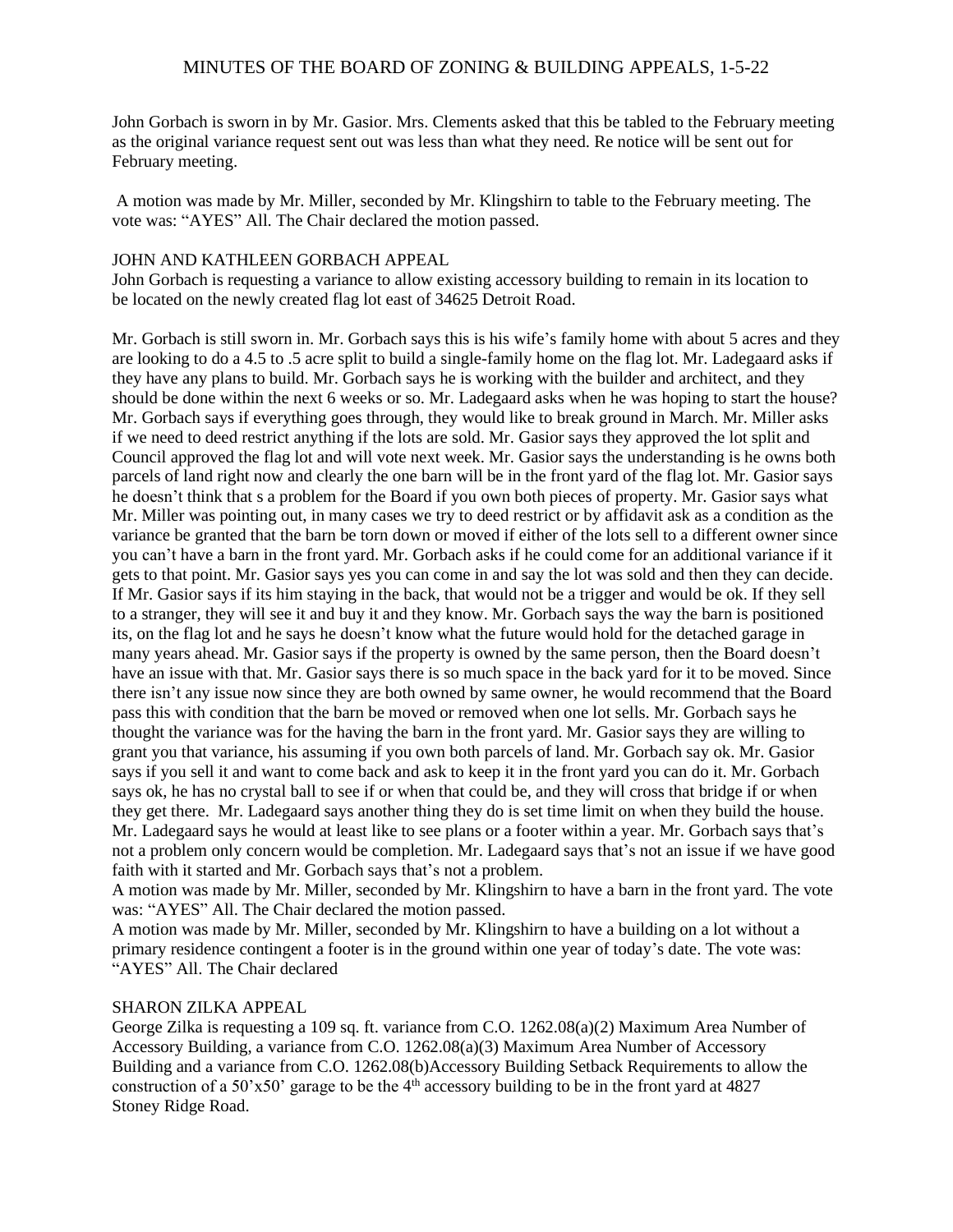George Zilka, 1720 Halls Carriage, Westlake, OH is sworn in by Mr. Gasior. Mr. Zilka said his mom couldn't be here, so he has a signed letter from her. Mr. Zilka says he is waiting on the City of North Ridgeville to give him clarification on what their plan is right now. Mr. Gasior says if you recall when Mr. Zilka was here end of the year, we were aware of the roundabout. Mr. Gasior says we felt we needed to get a better idea of where that right of way will be before you acted on any variances for this property. Mr. Gasior says he thinks that is where we are still at, he is not involved in any engineering and refers to Mr. Streator. Mr. Streator says we met with representatives of North Ridgeville and based upon the information they present to us (Avon) the right of way will change. Mr. Streator says by this board granting the variance, in his opinion it wouldn't be proper to grant a variance knowing its going to change. Mr. Streator says at this time, he would request that it be tabled indefinitely until North Ridgeville works out with the property owner where the new right of way will be existing. Mr. Zilka says he doesn't know that that means but he would like them to keep in mind he doesn't want to spend another \$500 on variances and all that. Mr. Zilka says he was told it would be within 2 weeks. Mr. Gasior says they must get all the property rights resolved before they can go out to bid. Mr. Zilka says he talked to the Engineer and within a couple weeks they will be putting out for purchasing the property. Mr. Gasior says that's right, they usually hire someone to do property acquisitions. Mr. Zilka says he contacted him and is waiting to her back. Mr. Gasior asks if he knows who it is. Mr. Gasior says they give you an appraisal and then you can accept their offer or negotiate, that is the first step. Mr. Gasior says when that happens, we will be in a better position to know how its changed. Mr. Gasior says when that happens get in touch with us and we can get the plans and put you back on the agenda. Mr. Gasior says we won't table indefinitely, we could allow you to withdraw the appeal then we can refund a portion of the fee, then when the time comes you can reapply. Mr. Zilka says he doesn't know what they prefer, he would rather keep it on the books. Mr. Gasior suggests that they withdraw the appeal and seek the partial refund and once they are settled and the exact right of way is then reapplied. Mr. Zilka asks to push it another month. Mr. Gasior says you will have to go through the process, so he suggests that it be tabled until the April meeting.

A motion was made by Mr. Klingshirn, seconded by Mr. Miller to un-table. The vote was: "AYES" All. The Chair declared the motion passed.

A motion was made by Mr. Klingshirn, seconded by Mr. Miller to table until the April meeting at the applicant's request. The vote was: "AYES" All. The Chair declared the motion passed.

#### KEITH RIEGELSBERGER APPEAL

Keith Riegelsberger is requesting a variance from C.O. 1262.08 Accessory Use Regulations to allow the existing pole barn to remain on a lot with no primary dwelling to be located near 35800 Riegelsberger Road.

Keith Riegelsberger is sworn in by Mr. Gasior. Mr. Riegelsberger said he did not bring a drawing since they saw it at the last session, and he was told to us would respond to him in a week and never heard from anybody, so he just heard about the meeting. Mr. Gasior said we have some information on that parcel and its his understanding that the property is a farm, and it is actively being farmed and Mr. Riegelsberger says yes. Mr. Gasior says if its an active farm he can maintain that outbuilding to store anything related to the farm. If you decide to put your boat or classic cars in there, that is not what it is for. Mr. Gasior says he doesn't know that he needs to be here for a variance if he does the split and has a farm and the barn is there for farm purposes, he is legal. Mr. Gasior asks if he has split this yet and Mr. Riegelsberger say he has not. Mr. Gasior says for purposes of tonight, an opinion is being given, if you split it in such a way the barn stays on the 35 acres or so of farmland and you use it to store farm equipment to farm, you don't need a variance for that. Mr. Riegelsberger says the long-term thing he is asking a month ago was, he's been in discussions with developers about the farm and he's been in discussions with the city. If he can buy his sister out and keep it, he will, if he chooses not to do that then it might get sold to the city or a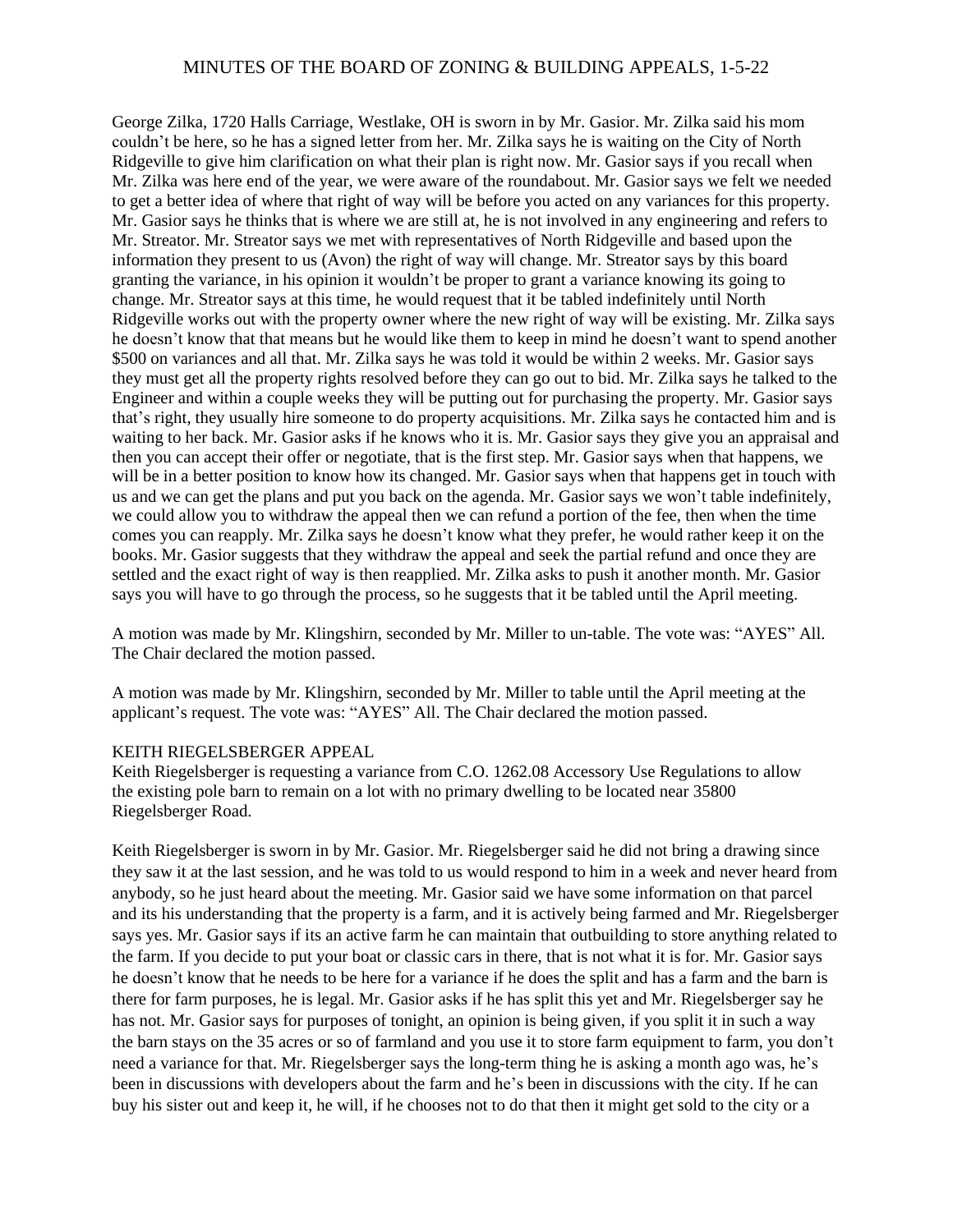developer and at that point, he will want to keep the barn and his father's house but put the barn on its own lot. Mr. Riegelsberger says he understands if he keeps it a farm and keep all 35 acres and he sells his dads house, he can keep both pole barns if it is an active farm. Mr. Riegelsberger says if he decides he doesn't want to be a landlord or keep his dads house, what are his options. Mr. Gasior says you will have a problem obviously at that point, it could be 3 years from now, it could be a month from now but its not tonight. Mr. Gasior says your asking this body to give a legal opinion, they are not going to do that, they are going to grant variances yes or no based on an application. He continues to say, he is sorry he didn't get in touch with Mr. Riegelsberger with the holidays come around everyone wants things done by the end of the year and people take time off, but he would be happy to talk to him about his options. Mr. Gasior says you don't need to be here until you have a proposed lot split sitting in front of Planning Commission when you will need a variance or whatever. Mr. Gasior says if you are not farming the land, you saw tonight people are given a timeline to build a house on the one parcel and that's it. If he doesn't get the house built, it is coming down because you can't have an outbuilding in a residential district with no house. Riegelsberger says the barn has been sitting there 20 years next year, but he doesn't know when the law came and said you can't. Mr. Gasior says the law has always been there, the problem is no one enforced any of the laws against the barns because the property is being farmed. Mr. Riegelsberger says even if he chose to not lease it tomorrow to a farmer but held on to all of it, are you telling me (Mr. Riegelsberger) he must take the barns down if its not being farmed? Mr. Gasior says he doesn't know where the lot lines are or where ethe barns are in relationship to the house. Mr. Riegelsberger says one barn is right next to the house, the other is about 500 feet behind. Mr. Gasior says if you abandon farming, the barn that is on the farm, Mr. Riegelsberger says there's two barns on the farm. Mr. Gasior says they will have to come down or they will have to be included in the house. Mr. Riegelsberger says if he owns 35-36 acres, Mr. Gasior says he can't answer the question, he will have to go to the code and look up the law what is allowed, but this isn't the place. Mr. Riegelsberger says if he holds onto his father's house and keep all the acreage, and don't farm it, you don't have a problem. Mr. Gasior says probably not. Mr. Streator says because of the acreage, it depends upon the number of acres owned by how many outbuildings you could have. Mr. Streator says currently if you don't split that off, as Mr. Gasior says we would have to look at the square footage of the barns. Mr. Riegelsberger says they both are 40'x40'. Mrs. Clements says currently there is a home on the land, so it is compliant. Mr. Gasior reads the code to the Commission. Mr. Ladegaard says if you don't split the house but as soon as you split the house, that when the game changes. Mr. Riegelsberger says if he split the house on its own parcel and keep the land, you're telling me I can or can not have both pole barns on the land if he splits the house off. Mr. Streator says you can not if you stop farming. Mr. Riegelsberger asks if he can be shown where it says that in the city code. Mrs. Clements says that falls under the agriculture property. Mr. Gasior says this is not the right forum and would be happy to meet with you some day and he will pull the book out and answer all his hypothetical questions, but this is a judicial body up here, it's not what you do, you're looking for legal opinions. Mr. Riegelsberger says he is asking to interpret the code and Mr. Gasior suggests he get a lawyer. Mr. Riegelsberger says he was the one told to come back, and he would get answers for him. Mr. Gasior says he apologizes he doesn't but would be happy to meet with him and they can sit down and answer all the hypothetical questions, but again, this is not the forum. Mr. Riegelsberger asks then why he came back. Mr. Riegelsberger says please let the mayor know he is not interested in selling the farm to the city for a park, thank you. Mr. Gasior says ok, he is sorry about that and thinks it's a mistake too but. Mr. Riegelsberger says he goes to his meetings prepared in his job and apparently you guys don't. Mr. Gasior says were prepared but all he is trying to tell him (Mr. Riegelsberger) is the questions he's asking he would need to sit with him for another hour or so, its all-legal opinions. Mr. Riegelsberger says he will make an appointment. MR., Riegelsberger says it appalls him to think you can tell a resident of Avon who spends \$60,000 of their hard-earned money to clear the land build two barns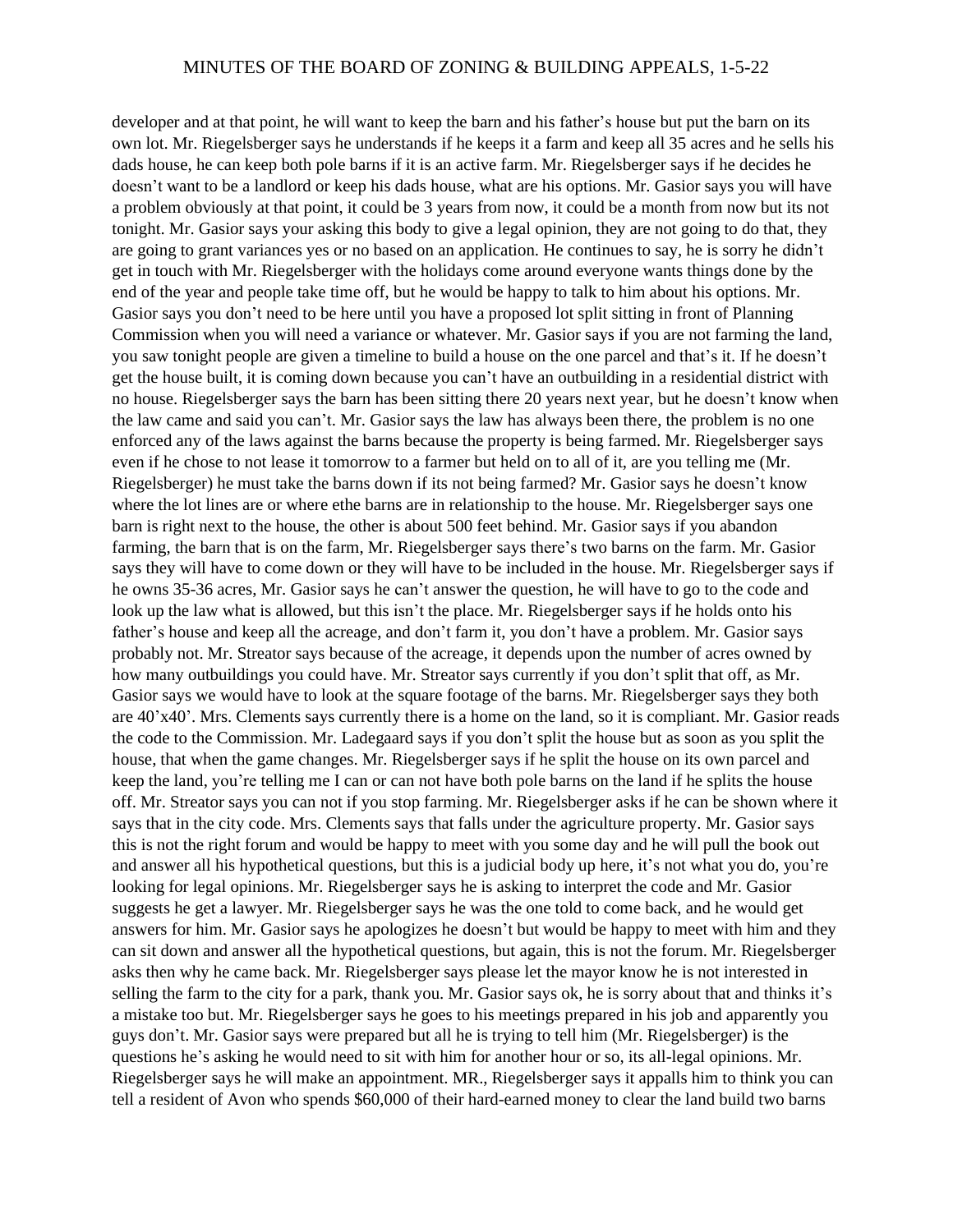that they need to come down that are filled with equipment- it would take him a year to have an auction and get rid of the stuff. Mr. Riegelsberger says you don't care about your \$60,000 bucks that you spent, take them down because that is what the code says. Mr. Gasior says we can work through things like that, he needs to know all the facts and sit with you. Mr. Gasior apologizes again, we just went through the busy holidays, and he is doing the best he can and is willing to sit down with him and go through all the hypotheticals you want to come up with, but this body has no ability to give you a legal opinion that is binding. Mr. Gasior says he can give the legal opinion. Mr. Riegelsberger asks if Mr. Gasior is a full time City employee, and he will try to get an appointment. Mr. Gasior gives Mr. Riegelsberger his card and they will sit down and go through everything. There seems to be a lot of issues and they will try to work things out. Mr. Gasior says you call me, and I react, Mr. Riegelsberger says he understands, he travels 50 weeks a year for his job, he handles his dad's estate, he takes care of the house, he takes care of the barns and his own home, he's busy too. Mr. Gasior says let's work it out, you have a lot of contingencies as one is if you are going to buy your sister out or not and what that meant in terms of the lot split, those are all great questions depending on where you want to draw the property lines. Mr. Riegelsberger says thanks for your time, and he will be in touch. Mr. Ladegaard says so what's next. Mrs. Clements says because of right now the way it is its compliant with the code, until a lot of splits is done, that is what will trigger the variance. Mr. Gasior says to Keith's point, why would we be here if he hasn't applied for an actual lot split. Mr. Riegelsberger say he was told to come to the meeting to see if you would approve the variance then after that if it was approved the way he wanted to do things, then he would go for the lot split. Mr. Gasior says let's talk and get together. Mr. Gasior doesn't know what the variance is because he doesn't know where the split is going to be. Mr. Riegelsberger says the whole thing right now is his dads house, the farm and two pole barns are one parcel, and he was originally requesting on the variance to take the barn next to this dad's house to put that on its own parcel big enough to be a buildable lot for a home. Mr. Riegelsberger says that was the original request and the rest of the 30 some acres and his dads house would all stay together. Mr. Gasior says variance is like the earlier application, but the difference is that Mr. Gorbach will be building a home on that lot within a mater of 18 months, you are not able to do that. Mr. Gasior says where we were the last time you were here was why don't you wait until your plans are solidified and you know if you will have that lot split off and will be for sale for someone to build on then it would be a lot easier to grant the variance knowing a house will be coming. Mr. Riegelsberger, say he thinks for him, long term if he doesn't sell farm but wants to sell his dads house, what's going to have to happen, if he has 35 acres and wants to go ride a motorcycle over there or has a barn on it. Mr. Gasior says and not farm it. Mr. Riegelsberger says he doesn't understand what farming has to do with it. Mr. Gasior says that's part of the Ohio Revised Code that takes agricultural property and puts it in its own category which allows certain things that city's zoning makes it exempt. Mr. Riegelsberger says we both know he can take it out of CAUV and pay higher taxes to keep the land as it is and not a farm. Mr. Gasior says and that is where the city zoning comes into play and says you can't have barn on piece of property with no principal residence. Mr. Riegelsberger says again please let the mayor know he is not interested in selling the farm. Mr. Ladegaard says what motion do we have? Mr. Gasior says he doesn't know what he wants to do and asks Mr. Riegelsberger if he wants to withdraw? Mr. Riegelsberger asks why they don't meet then he will decide with what to do. Mr. Gasior says we will table it one last time for February and they will talk and see if they need to amend the request.

A motion was made by Mr. Miller, seconded by Mr. Klingshirn to un-table. The vote was: "AYES" All. The Chair declare the motion passed.

A motion was made by Mr. Miller, seconded by Mr. Klingshirn to table until the February meeting at the applicant's request. The vote was: "AYES" All. The Chair declared the motion passed.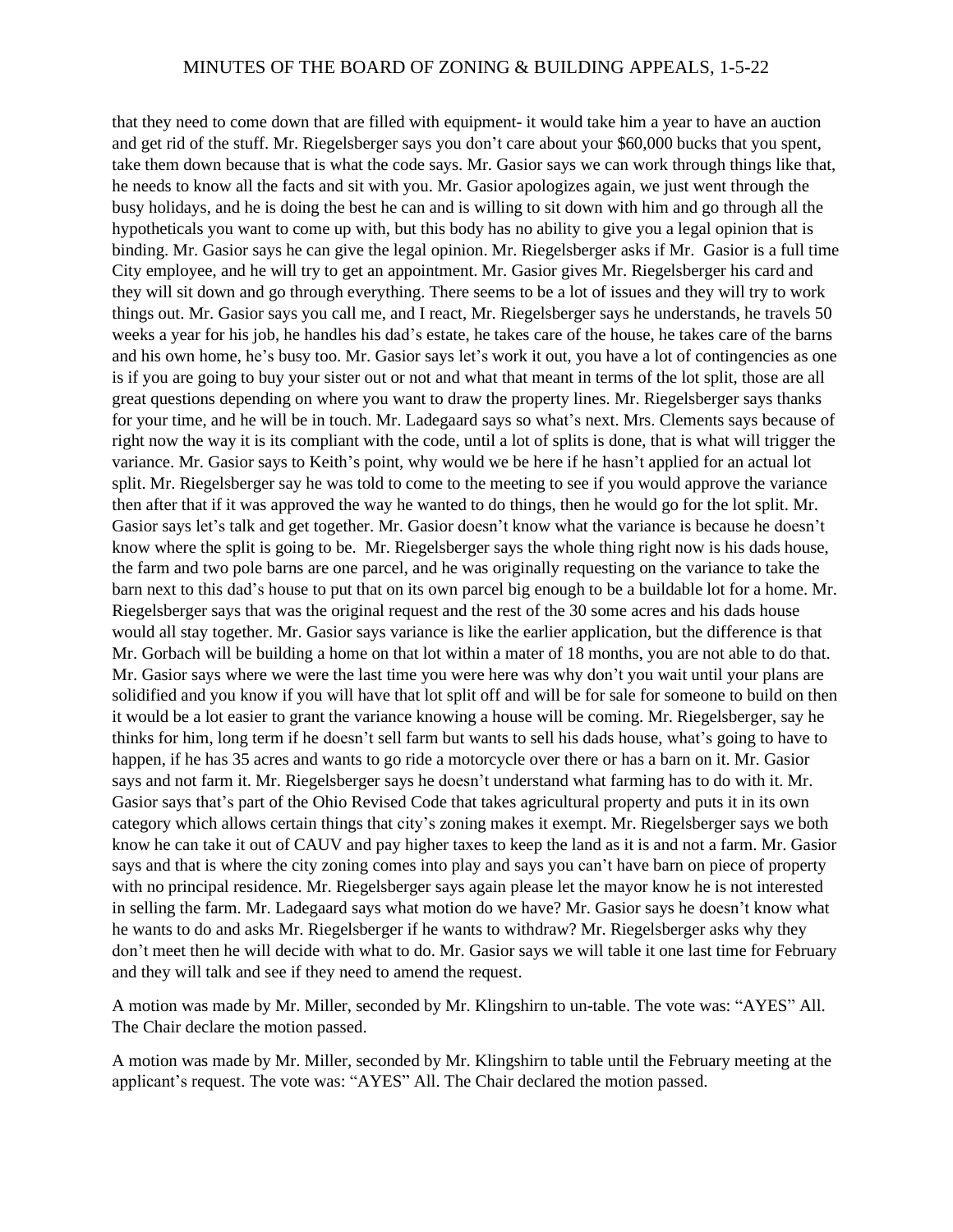### SAFOS CARWASH APPEAL

Clarence Watkins of Bramhall Engineering is requesting a variance to allow lot split to occur leaving the remainder parcel less than the required acreage and frontage in a C-4 District located at Nagel Road.

Clarence Watkins of Bramhall Engineering is sworn in by Mr. Gasior. Mr. Gasior asks if the letter is the one from the attorney. Mr. Watkins asks if the affidavit and it was confirmed yes. Mr. Gasior says they want to do the lot split and they need a variance for the creation of the 9/10<sup>th</sup> of an acre lot or they can't do the split and leave that parcel left alone. Mr. Gasior says that parcel will only have 113-115 feet of frontage and they will need 150 feet. Mr. Gasior says they have proposed a document called Affidavit of Facts relating to title. This is something the attorneys put together and the key element to it is the owner of the property who is Drug Mart, will sign this document knowing that this is an unbuildable lot and the other thing it will call out there will not be a curb cut 150 feet north of the north property line of the split parcel. Mr. Gasior says they haven't gotten back to him as of yet to let him know if those conditions are good or not, it sounds like they could agree to it but they need to talk to Drug Mart. Mr. Gasior says if this body is good with that, he can see a motion being made to approve the lot split allowing for  $9/10<sup>th</sup>$  of an acre lot to be created with the conditions spelled out. Mr. Gasior says if those conditions fail, you will need to come back. Mr. Watkins says that is what they request, if the document meets the requirements it will need to be executed by the property owners. Mr. Gasior says the only hang up could be the 150 feet, but they want to eliminate any out parcel there. Mr. Klingshirn says on the application you're saying you're buying an acre and a half but, on the lot, splits the 2 lots come to 2.3 acres. Mr. Watkins says they are buying parcel E which shows 1.29 acres and then there is a right of way split, the City is requiring additional right of way so that's your 1.5 acres. Mr. Watkin says the 1.5 acres will be for the car wash and the remainder is .9059 and its too small. Mr. Klingshirn says its additional right of way and that's ok. Mr. Watkins says they are giving the city they right of way they have requested. Mr. Gasior says the lot would be unbuildable and eventually it will be consolidated all the land to the north when that land ends up being rezoned which could be in the next few years. Mr. Gasior says that .9.59 acres will be consolidated into the north and when that property becomes commercial. If it decided it should be residential, then they can come back and rezone that .9 acres and we will deal with whatever at that point. Mr. Ladegaard says this would be unbuildable. Mr. Gasior says the affidavit would be signed by the owner and then recorded and reads a portion of that. He says they have not signed that as they haven't been in touch with the owner yet. Mr. Ladegaard says if that zoning is changed, it will have to be on the ballot right. Mr. Gasior says yes, it goes to Planning first for a recommendation, then to Council and ahs to get an affirmative vote then it goes to the ballot. If Council votes it down, it doesn't go to the ballot. Mr. Ladegaard says to make it clear, if they approve it, it would be on condition that being signed and recorded.

A motion was made by Mr. Miller, seconded by Mr. Klingshirn to un-table. The vote was: "AYES" All. The Chair declare the motion passed.

A motion was made by Mr. Miller, seconded by Mr. Klingshirn to approve the variance to allow lot split to occur leaving the remainder parcel less than the required acreage and frontage in a C-4 District located at Nagel Road contingent upon the lot is declared unbuildable and the curb cut will not exist for at least 150 feet to the north. The vote was: "AYES" All. The Chair declare the motion passed.

### JEFFREY AND DEBRA MITCHELL APPEAL

Michael Cloud representing Jeffrey and Debra Mitchell is requesting a variance from C.O. 1270.03(b)(3) Schedule of Permitted Uses to allow a drive-up interactive teller branch for Commstar Credit Union to be located at 1022 Center Road.